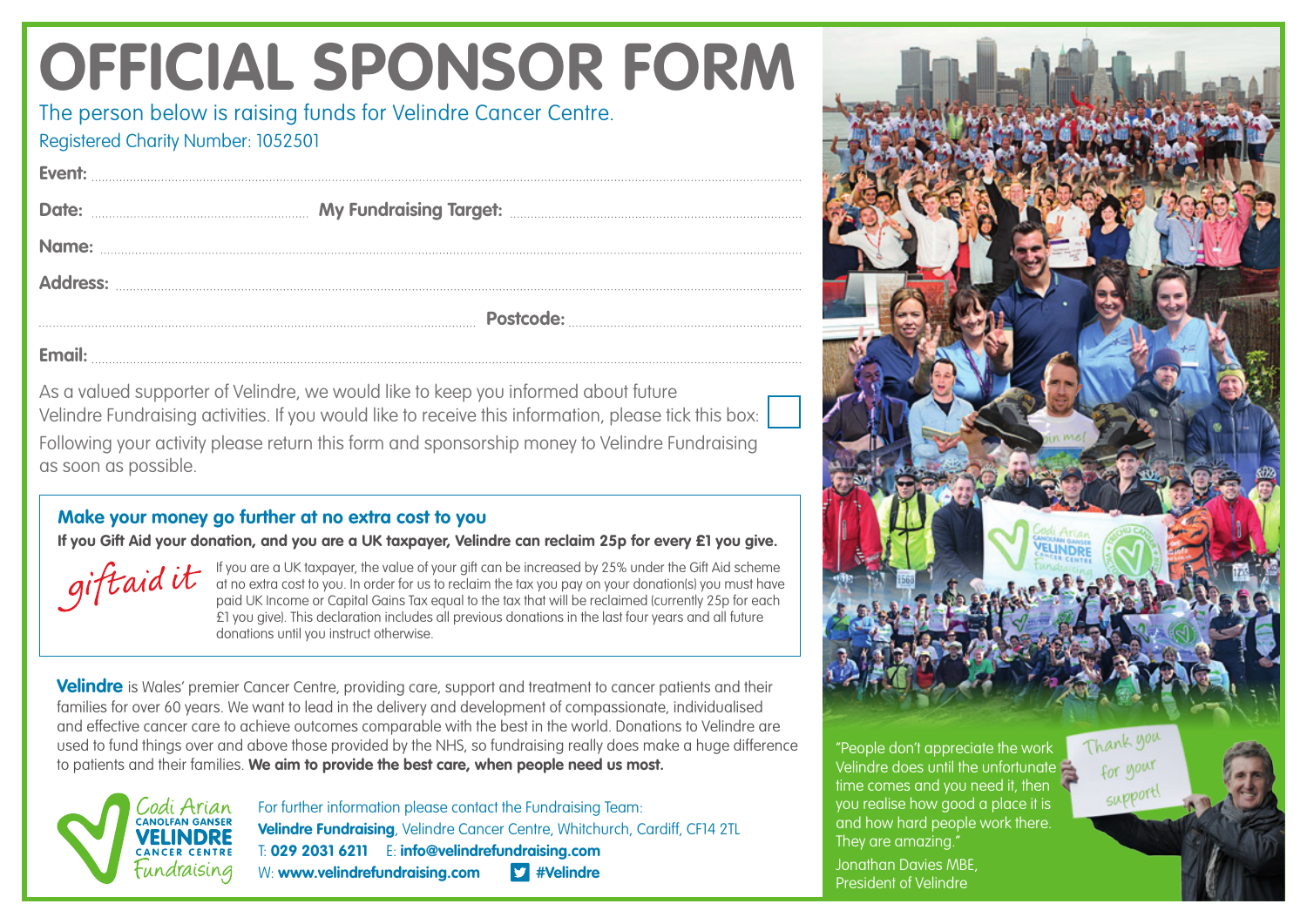## **IN ORDER TO CLAIM GIFT AID PLEASE COMPLETE THIS FORM AS SHOWN BELOW**

| <b>GIFT</b><br><b>AID</b> | <b>FULL NAME</b>       | FIRST LINE OF YOUR HOME ADDRESS - NOT A BUSINESS | <b>POSTCODE</b> | <b>DONATION DATE PAID</b> |  |
|---------------------------|------------------------|--------------------------------------------------|-----------------|---------------------------|--|
| $\overline{\nu}$          | MR ANTHONY JOHN SAMPLE | I HIGH STREET                                    | AB12CD          | $20 - 00$ $1/1/18$        |  |
|                           |                        |                                                  |                 |                           |  |
|                           |                        |                                                  |                 |                           |  |
|                           |                        |                                                  |                 |                           |  |
|                           |                        |                                                  |                 |                           |  |
|                           |                        |                                                  |                 |                           |  |
|                           |                        |                                                  |                 |                           |  |
|                           |                        |                                                  |                 |                           |  |
|                           |                        |                                                  |                 |                           |  |
|                           |                        |                                                  |                 |                           |  |
|                           |                        |                                                  |                 |                           |  |
|                           |                        |                                                  |                 |                           |  |
|                           |                        |                                                  |                 |                           |  |
|                           |                        |                                                  |                 |                           |  |
|                           |                        |                                                  |                 |                           |  |
|                           |                        |                                                  |                 |                           |  |
|                           |                        |                                                  |                 |                           |  |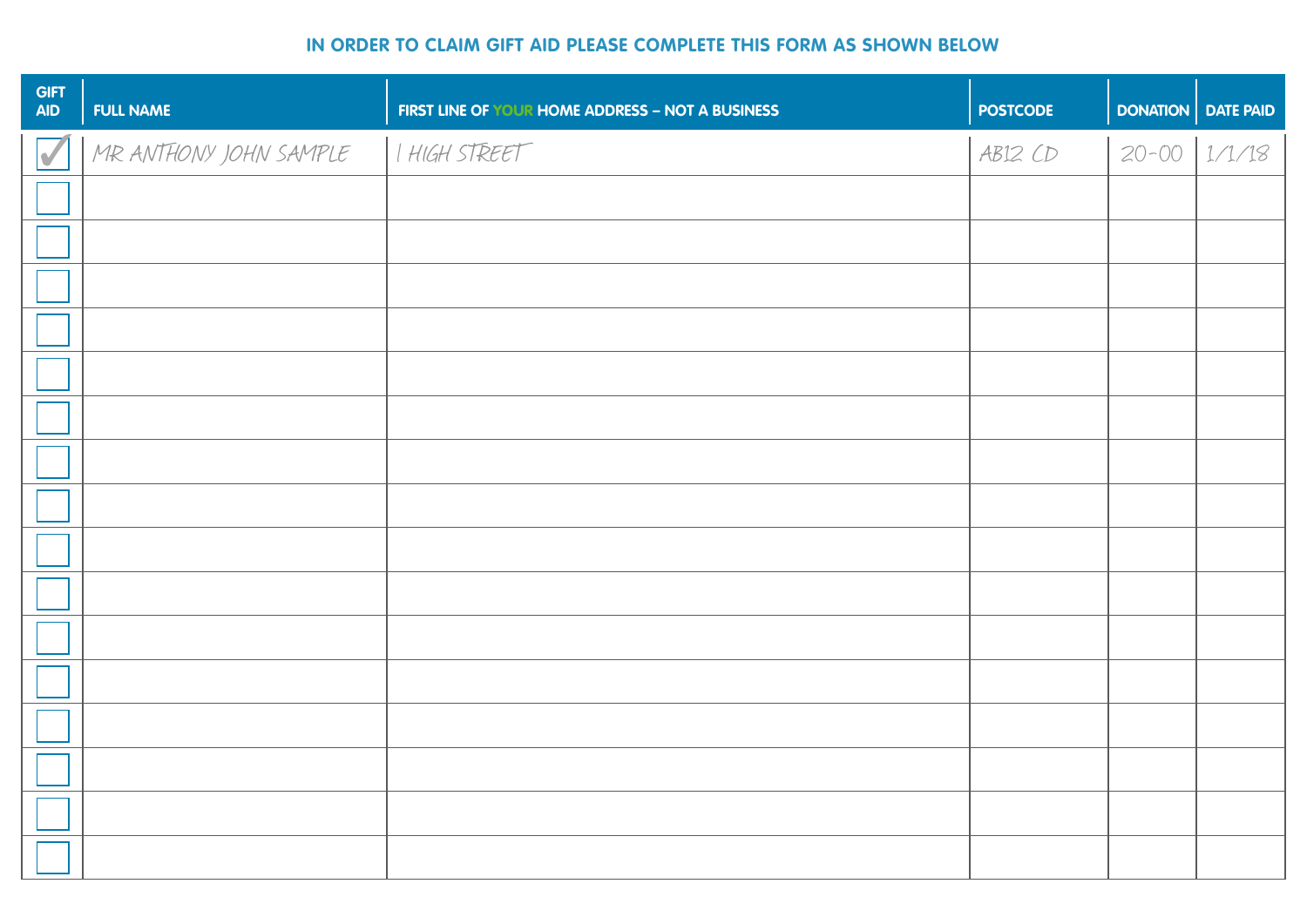| <b>GIFT</b><br><b>AID</b> | <b>FULL NAME</b>       | FIRST LINE OF YOUR HOME ADDRESS - NOT A BUSINESS | <b>POSTCODE</b> | DONATION DATE PAID |  |
|---------------------------|------------------------|--------------------------------------------------|-----------------|--------------------|--|
| $\overline{\textbf{v}}$   | MR ANTHONY JOHN SAMPLE | I HIGH STREET                                    | AB12CD          | $20 - 00$ $1/1/18$ |  |
|                           |                        |                                                  |                 |                    |  |
|                           |                        |                                                  |                 |                    |  |
|                           |                        |                                                  |                 |                    |  |
|                           |                        |                                                  |                 |                    |  |
|                           |                        |                                                  |                 |                    |  |
|                           |                        |                                                  |                 |                    |  |
|                           |                        |                                                  |                 |                    |  |
|                           |                        |                                                  |                 |                    |  |
|                           |                        |                                                  |                 |                    |  |
|                           |                        |                                                  |                 |                    |  |
|                           |                        |                                                  |                 |                    |  |
|                           |                        |                                                  |                 |                    |  |
|                           |                        |                                                  |                 |                    |  |
|                           |                        |                                                  |                 |                    |  |
|                           |                        |                                                  |                 |                    |  |
|                           |                        |                                                  |                 |                    |  |
|                           |                        |                                                  |                 |                    |  |